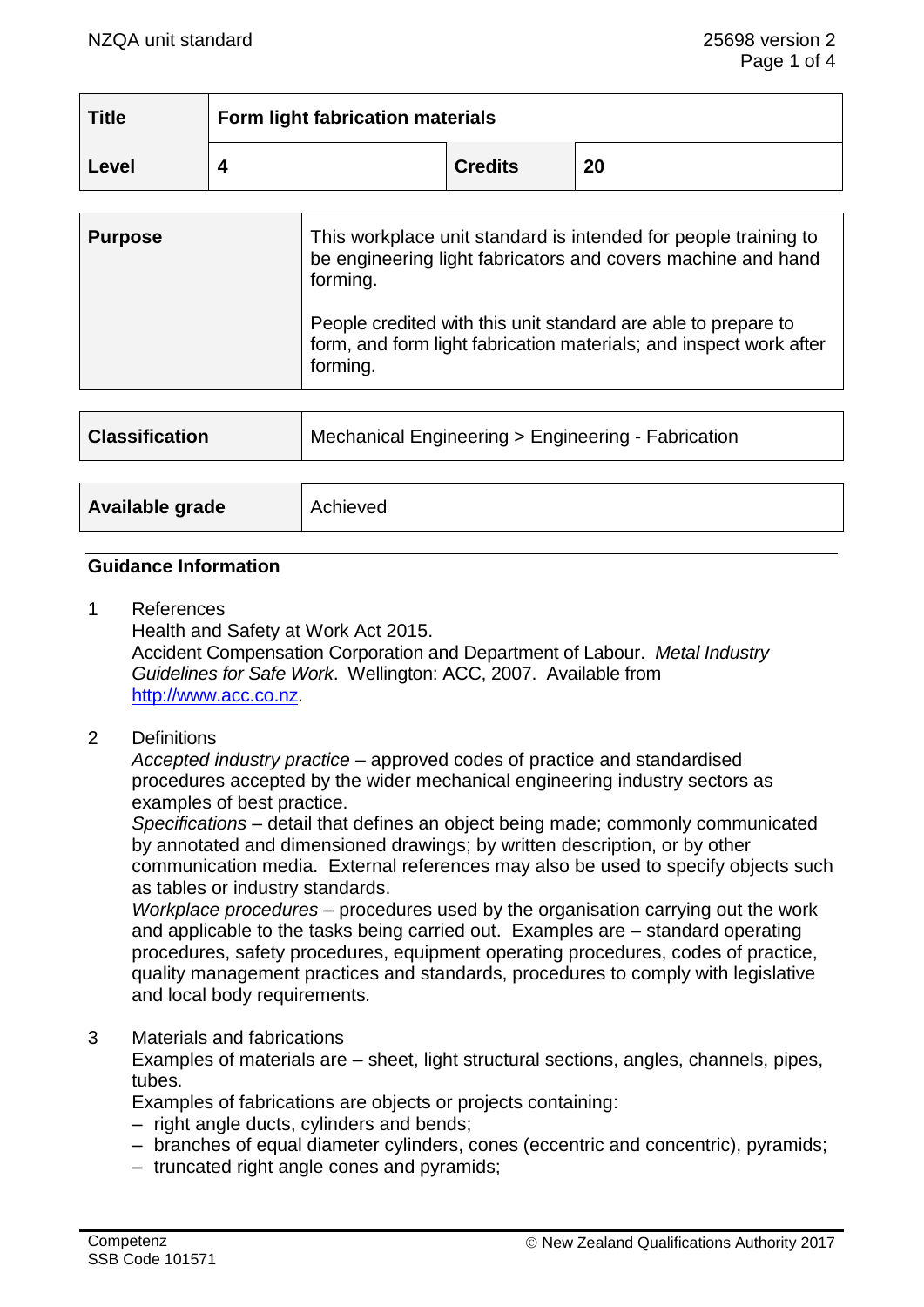- transitions: square to square, square to round, rectangular to rectangular, and between parallel planes with one offset.
- 4 Recommended for entry Unit 25706, *Demonstrate and apply knowledge of intermediate light fabrication trade practice.*
- 5 Related unit standards This unit standard is one of a comprehensive set of fabrication unit standards. Other available related unit standards can be found by searching the Directory of Assessment Standards (DAS) on the NZQA website [http://www.nzqa.govt.nz](http://www.nzqa.govt.nz/) in the Engineering - Fabrication domain.
- 6 Timeframe All activities are expected to be completed within commercially acceptable timeframes.

# **Outcomes and performance criteria**

# **Outcome 1**

Prepare to form light fabrication materials.

Range material thickness – 0.4-3mm; six unique projects.

# **Performance criteria**

- 1.1 Work is planned in accordance with job requirements.
	- Range work requirements, materials, tools and equipment, work sequences, identification of potential problems.
- 1.2 Forming tools, equipment and machinery are selected and set to meet job requirements.
- 1.3 Calculations are made to aid forming.
	- Range examples are  $-$  die forms, mean radius, efficient use of materials, pressure settings, interpretation of nomographs, bend allowances.

# **Outcome 2**

Form light fabrication materials.

Range projects prepared in outcome 1.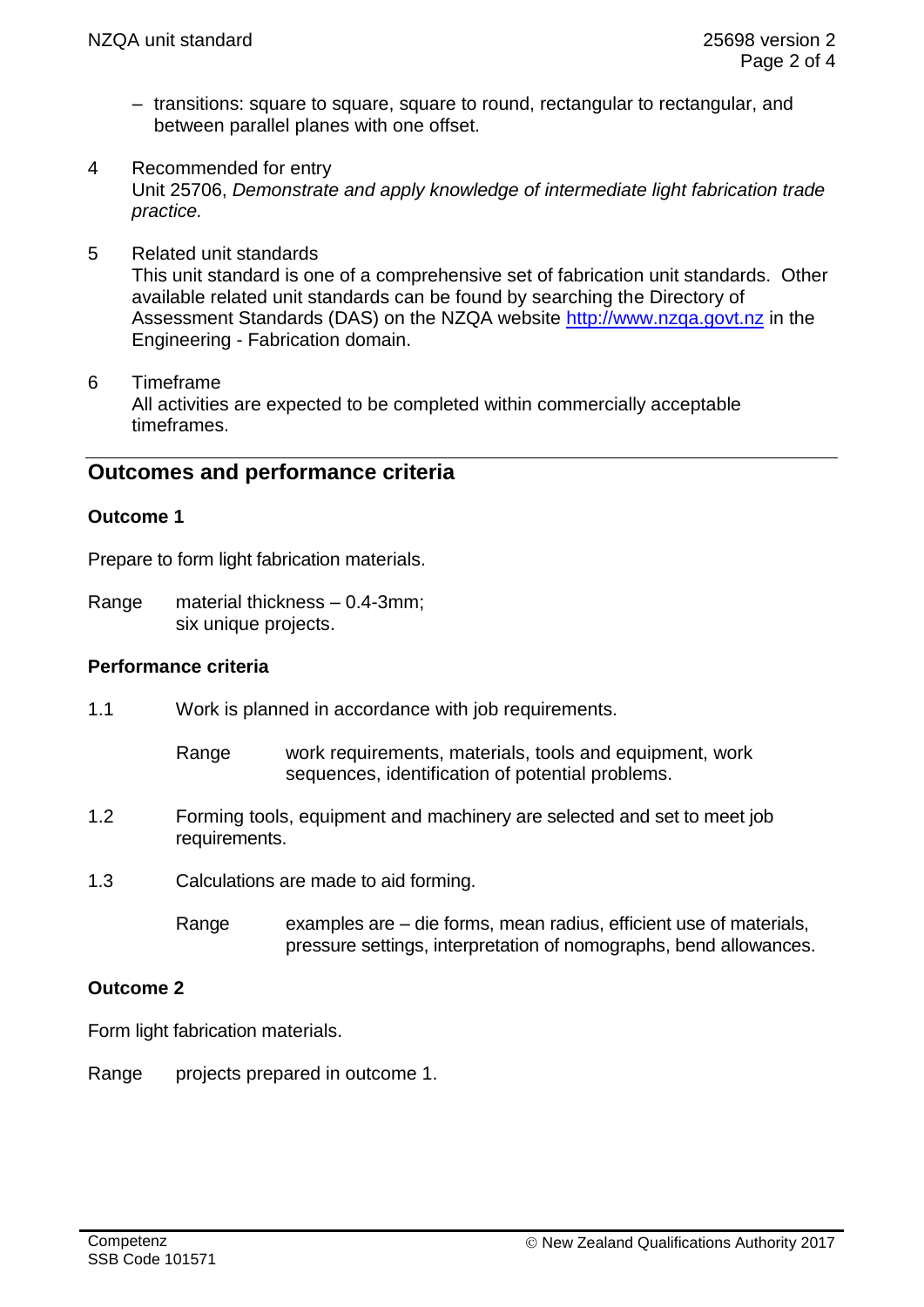# **Performance criteria**

- 2.1 Workplace safety procedures are followed.
	- Range examples are  $-$  use of personal protective equipment, checking of equipment for faults, use of lifting and handling equipment.
- 2.2 Materials are formed to meet specifications, in accordance with accepted industry practice.

Range examples of forming machines are – brake press, rollers. examples of hand forming tools are – hammers, mandrels and spikes, formers.

- 2.3 Component damage during forming is minimised in accordance with workplace procedures.
	- Range examples are tooling marks, hammer marks, handling damage marks, work surface marks, metal fatigue.
- 2.4 Tools, machines and equipment are cleaned and waste materials disposed of in accordance with workplace procedures.

# **Outcome 3**

Inspect work after forming.

Range materials formed in outcome 2.

# **Performance criteria**

3.1 Jobs are inspected for conformance with specifications and any deviations are rectified.

Range visual examination, tolerance checks, dimensional checks.

3.2 Completion of work is reported in accordance with workplace procedures.

| <b>Replacement information</b> | This unit standard and unit standard 25699 replaced unit<br>standard 2419 and unit standard 2423. |
|--------------------------------|---------------------------------------------------------------------------------------------------|
|                                |                                                                                                   |

| <b>Planned review date</b> | 31 December 2022 |
|----------------------------|------------------|
|                            |                  |